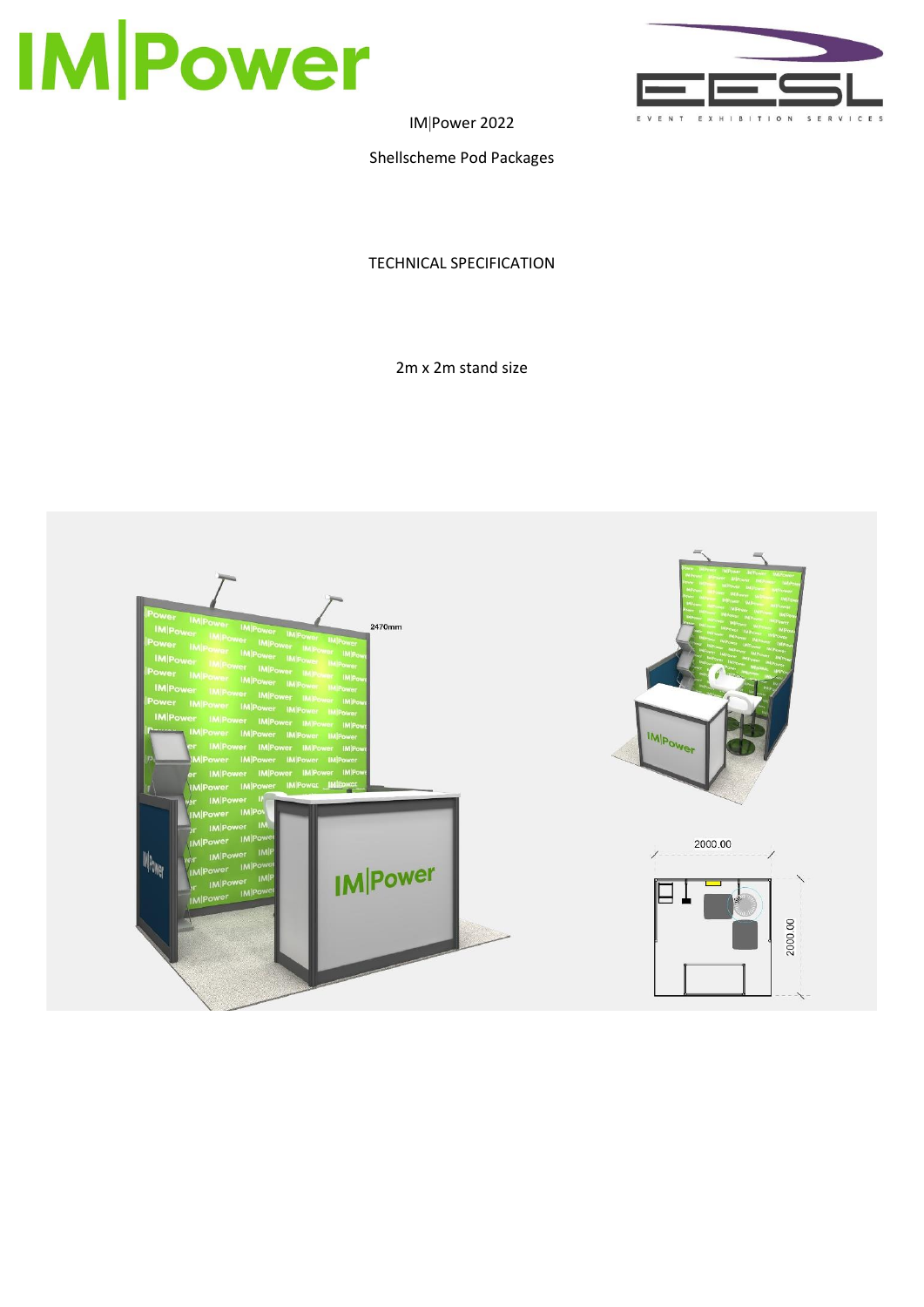### **Artwork Information**

### BACK WALL GRAPHICS

Please submit 1 x artwork file for your back wall graphics. Please set the artwork to be 1934mm (w) x 2470mm (h) Please add a 20mm bleed all round in the artwork.

## DIVIDING WALL GRAPHICS

Please submit 1 x artwork file for your dividing wall graphics

Please set the artwork to be 966mm (w) x 872mm (h).

Please note, the visible area of this panel once it is installed will be 954mm (w) x 860mm (h).

Please add a 5mm bleed all round in the artwork.

If your stand has 2 dividing walls, we will print this artwork twice, to give you the branding on both dividing walls.

### COUNTER GRAPHIC

Please submit 1 x artwork file for your counter graphic.

Please set the artwork to be 966mm (w) x 872mm (h).

Please note, the visible area of this panel once it is installed will be 954mm (w) x 860mm (h).

Please add a 5mm bleed all round in the artwork.

PLEASE FOLLOW THE BELOW ARTWORK SPECIFICATION WHEN DESIGNING YOUR ARTWORK.

# **Artwork Specification** – **TO BE FOLLOWED BY ALL EXHIBITORS/DESIGNERS PROVIDING ARTWORK FOR STAND GRAPHICS.**

To ensure trouble free production of your graphics and to avoid any unexpected outcomes, please send **PRINT READY** and **INTERNALLY APPROVED/SIGNED OFF** artwork files using the following guidelines.

Please send your artwork through to Sophie Howe [sophie@eesl.ltd](mailto:sophie@eesl.ltd) in **HIGH-RES PDF** format with clearly labelled files to denote which artwork file is for which area of your stand build.

**HIGH-RES PDF** is the best format to use to ensure that when we import files into our system, nothing is lost/changed.

If Adobe Illustrator Files are submitted, please ensure fonts are submitted also, or outlined, and all linked files are included.